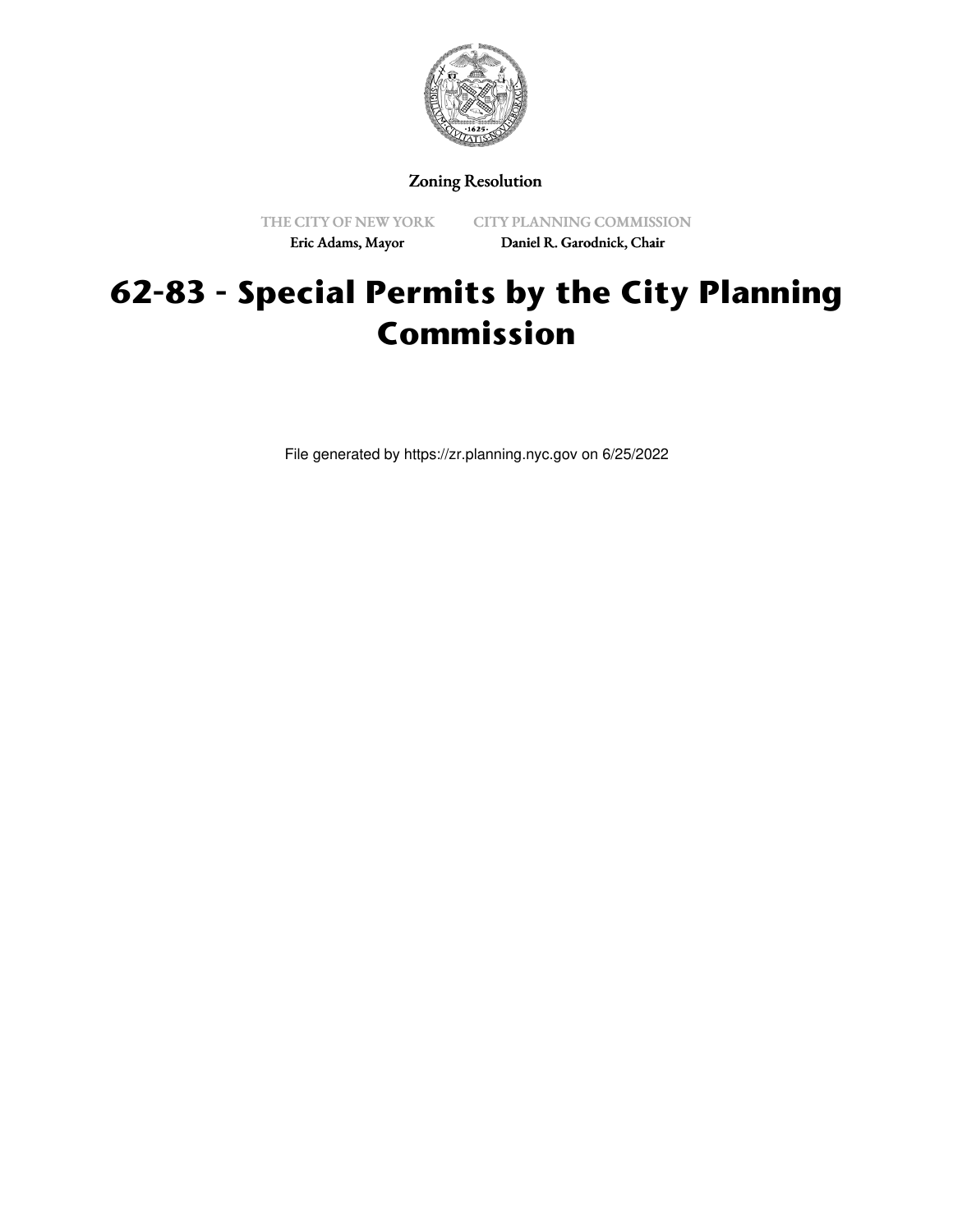LAST AMENDED 4/22/2009

## **62-831 - General provisions**

LAST AMENDED 3/22/2016

Where a special permit application would allow a significant increase in #residential# #floor area# and the special #floor area# requirements in #Mandatory Inclusionary Housing areas# of paragraph (d) of Section 23-154 (Inclusionary Housing) are not otherwise applicable, the City Planning Commission, in establishing the appropriate terms and conditions for the granting of such special permit, shall apply such requirements where consistent with the objectives of the Mandatory Inclusionary Housing program as set forth in Section 23-92 (General Provisions). However, where the Commission finds that such special permit application would facilitate significant public infrastructure or public facilities addressing needs that are not created by the proposed #development#, #enlargement# or #conversion#, the Commission may modify the requirements of such paragraph (d).

## **62-832 - Docks for passenger ocean vessels in C6 Districts**

LAST AMENDED 3/22/2016

In C6 Districts, the City Planning Commission may permit docks for passenger ocean vessels, other than #gambling vessels#.

As a condition for granting a special permit, the Commission shall find that:

- (a) such facility will not create serious pedestrian or vehicular traffic congestion that would unduly inhibit surface traffic and pedestrian flow in the surrounding area;
- (b) the #streets# providing access to such facility will be adequate to handle the traffic generated thereby;
- (c) an area will be provided for the drop-off and pick-up of passengers by private car, taxi, van and bus that, at a minimum, meets the requirements of Section 62-462 (Passenger drop-off and pick-up areas for docking facilities), and which is so designed as to avoid traffic or pedestrian conflict on the #streets# providing access to the facility; and
- (d) such #use# will not be incompatible with or adversely affect the essential character, use or future growth of the surrounding area.

The Commission may prescribe additional appropriate conditions and safeguards to minimize adverse effects on the character of the surrounding area, including the provision of #accessory# off-street parking spaces, #accessory# off-street loading berths or additional area for the temporary parking of vehicles or buses for drop-off and pick-up of passengers.

### **62-833 - Docks for ferries or water taxis in Residence Districts**

LAST AMENDED 3/22/2016

In all #Residence Districts#, except R1 and R2 Districts, and except within Community District 1 in the Borough of Brooklyn, where the certification provisions of Section 62-813 (Docking facilities for ferries or water taxis in certain waterfront areas) shall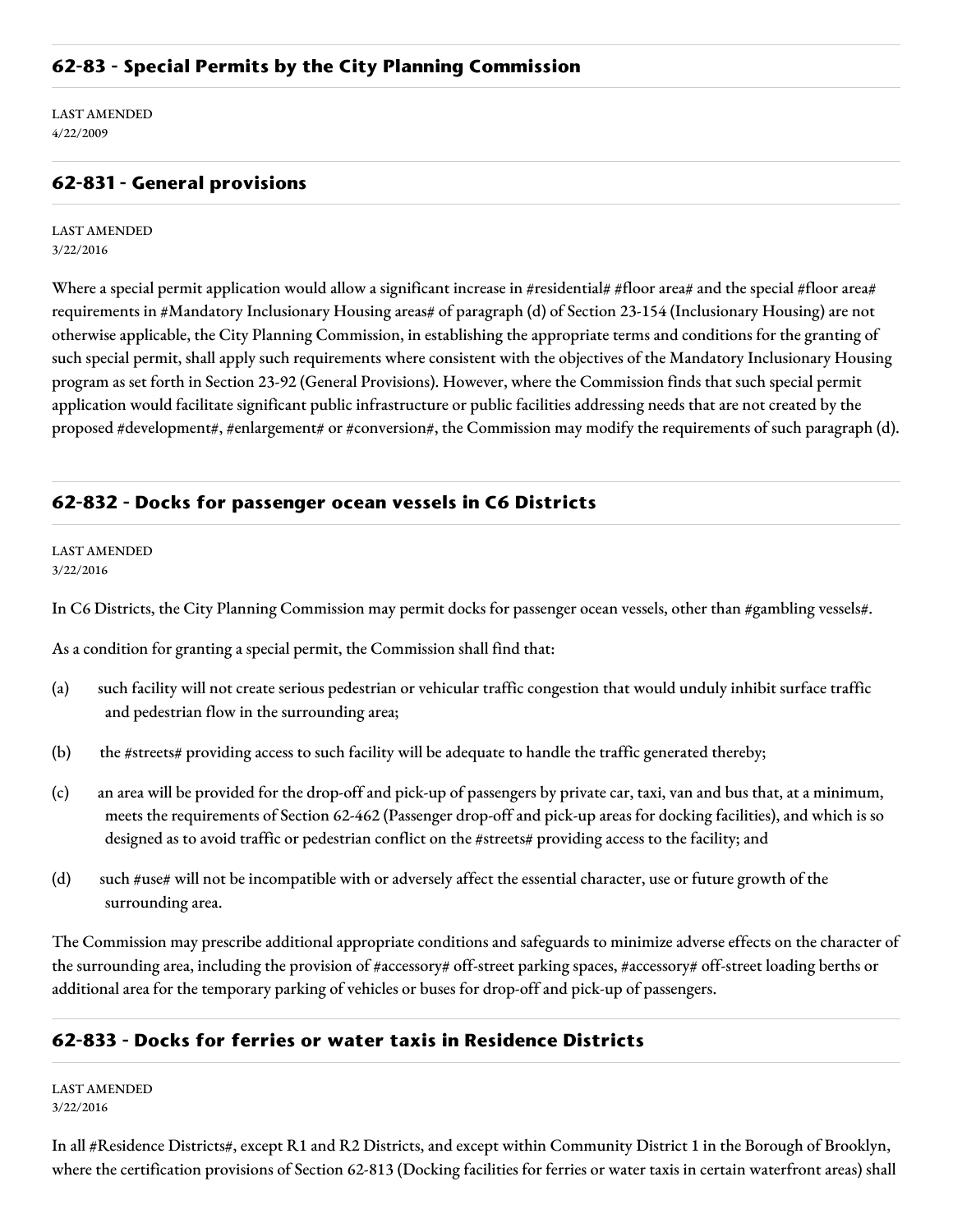apply, the City Planning Commission may permit docks for ferries or water taxis as listed in Use Group 6, provided that:

- (a) such facility will not create serious pedestrian or vehicular traffic congestion that would adversely affect surrounding residential #streets#;
- (b) such #use# is so located as to draw a minimum of vehicular traffic to and through local #streets# in the adjoining residential area;
- (c) there is appropriate landscaping along #lot lines# to enable such #use# to blend harmoniously with the adjoining residential area;
- (d) #accessory# off-street parking spaces are provided in accordance with Section 62-43 (Parking Requirements for Commercial Docking Facilities) and the entrances and exits for such #accessory# parking facilities are so located as to not adversely affect #residential# properties fronting on the same #street#; and
- (e) such #use# will not impair the character or the future use or development of the surrounding residential area.

The Commission may prescribe additional appropriate conditions and safeguards to minimize adverse effects on the character of the surrounding area and to protect #residential# properties which are adjoining or across the #street# from the facility. Such additional conditions and safeguards may include provisions for temporary parking of vehicles for passenger drop-off and pickup, additional #accessory# off-street parking spaces and limitations on lighting and signage.

## **62-834 - Uses on floating structures**

#### LAST AMENDED 3/22/2016

In all districts, the City Planning Commission may permit a #use# not otherwise allowed as-of-right by Section 62-25 to be located on a #floating structure# provided the #use# is permitted by the applicable district regulations and the #floating structure# complies with the height and setback regulations of Section 62-343.

An application for a #use# on a #floating structure# pursuant to this Section shall be made jointly by the property owner and the owner of the #floating structure#, if they are separate entities. In addition, the application shall include copies of all Federal and State permit applications that are required to be filed in conjunction with the proposed #use#.

As a condition for granting a special permit, the Commission shall find that:

- (a) the proposed #use# is a WE #use# or is either a power plant or government-owned and operated facility that requires such a location due to the absence of a reasonable way to site the facility without use of a #floating structure#;
- (b) a plan for public access on the #floating structure#, elsewhere on the #zoning lot#, or off-site on public property adjacent to the #zoning lot#, is provided that is appropriate to the size and intensity of #use# on the #floating structure#;
- (c) except for power plants or government-owned and operated facilities, the location of such #use# on a #floating structure# will enhance public access to and use of the waterfront; and
- (d) the location of such #use# on a #floating structure# will not adversely affect the essential character, use or future growth of the waterfront and the surrounding area.

However, the Commission may waive the public access requirement for a power plant or government-owned and operated facility either where such access would conflict with the operation of the facility or be detrimental to the public welfare.

The Commission may also permit modification of the #visual corridor# requirements of Section 62-51, inclusive, provided it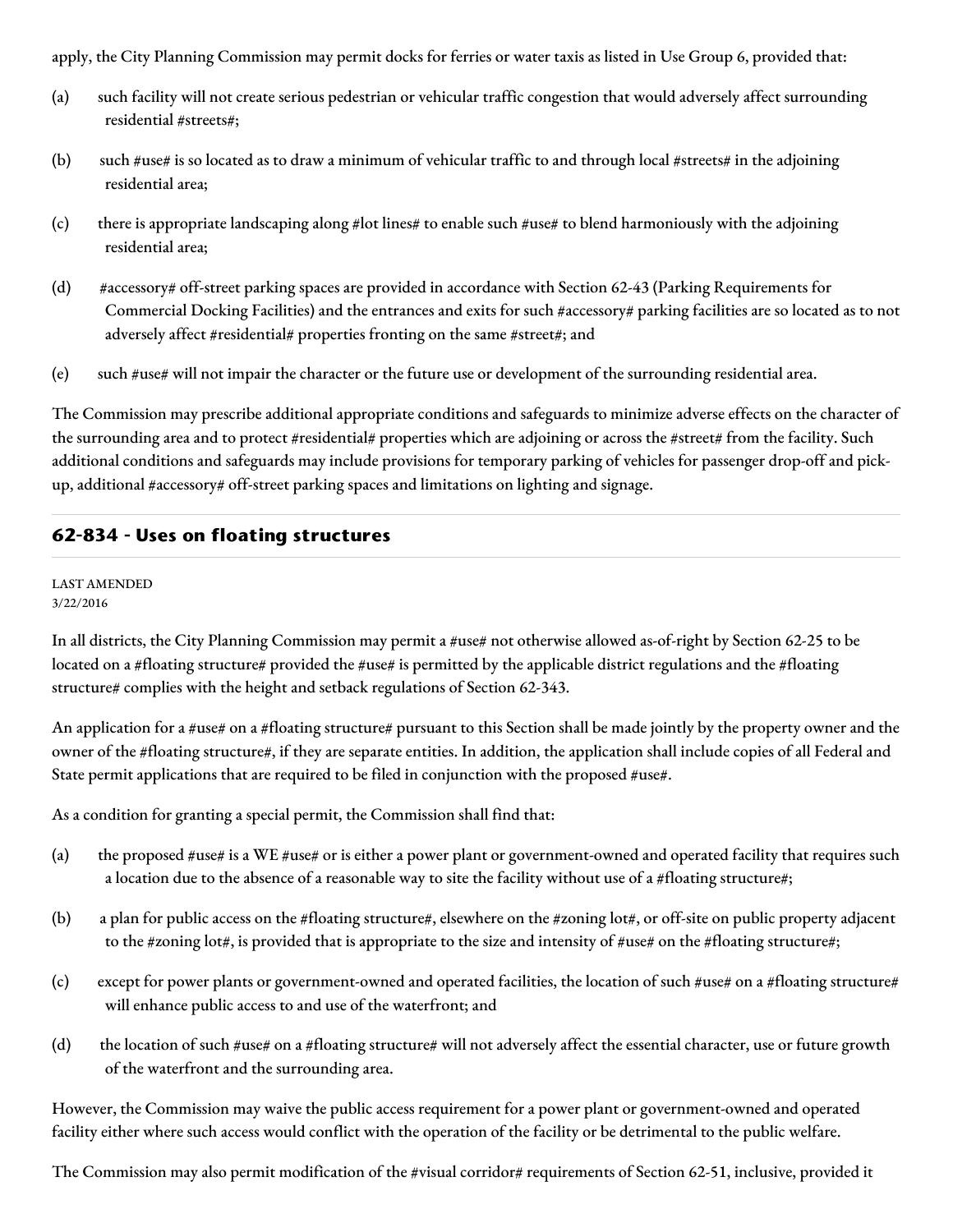makes the additional finding that the location and configuration of the #floating structure# minimizes any adverse effects on significant views to the water from upland public #streets# or other public places.

The Commission may prescribe additional appropriate conditions and safeguards to minimize adverse effects on the character of the waterfront and the surrounding area, including requirements for setbacks from #lot lines#, spacing from other #floating structures# on the same or adjoining #zoning lots# and limitations on lighting or signage.

## **62-835 - Developments on piers or platforms**

LAST AMENDED 3/22/2016

In all districts, the City Planning Commission may permit:

- (a) a change of #use# on a #new pier# or #new platform# from a WD #use# or playground or publicly accessible private park, to any other WE #use# permitted by the applicable district regulations and, in conjunction with such change of #use#, modification of the #bulk# regulations of Section 62-30 for an existing #building#, except for Section 62-31, paragraph (a), or the maximum #floor area ratio#, provided the Commission finds that:
	- (1) existing permitted WD #uses# and open WE #uses# on the #pier# or #platform# have been discontinued for a continuous period of at least two years immediately prior to the date of application;
	- (2) the proposed WE  $\#$ use $\#$  will significantly enhance public use and enjoyment of the waterfront;
	- (3) there is no increase in #water coverage#; and
	- (4) in the case of modification of #bulk# regulations for an existing #building#, findings (b)(3) through (b)(6) of this Section are also met. Finding (b)(4) shall also include #platforms# within the #seaward lot#.
- (b) for an  $\#$ existing pier $\#$ , any  $\#$ use $\#$  permitted by the applicable district regulations and modifications of the provisions of Sections 62-332 (Rear yards and waterfront yards) and 62-342 (Developments on piers), provided the Commission finds that:
	- (1) the facility is so designed as to significantly enhance public use and enjoyment of the waterfront;
	- (2) #accessory# parking or loading facilities provided in conjunction with such #uses# are arranged and designed so as to not adversely impact public access areas anywhere on the #zoning lot#;
	- (3) the proposed #development# does not violate the #bulk# provisions of Section 62-341 (Developments on land and platforms);
	- (4) within the #seaward lot#, the ratio of #floor area# on the #pier# to #water coverage# of the #pier# does not exceed the maximum #floor area ratio# for the #use# as set forth in the district regulations;
	- (5) such #bulk# modifications would not unduly obstruct the light and air or waterfront views of neighboring properties; and
	- (6) such modifications will not adversely affect the essential character, use or future growth of the waterfront and the surrounding area.
- (c) for #piers#, modification of the #waterfront public access area# and #visual corridor# requirements of Sections 62-50 and 62-60, provided the Commission finds that: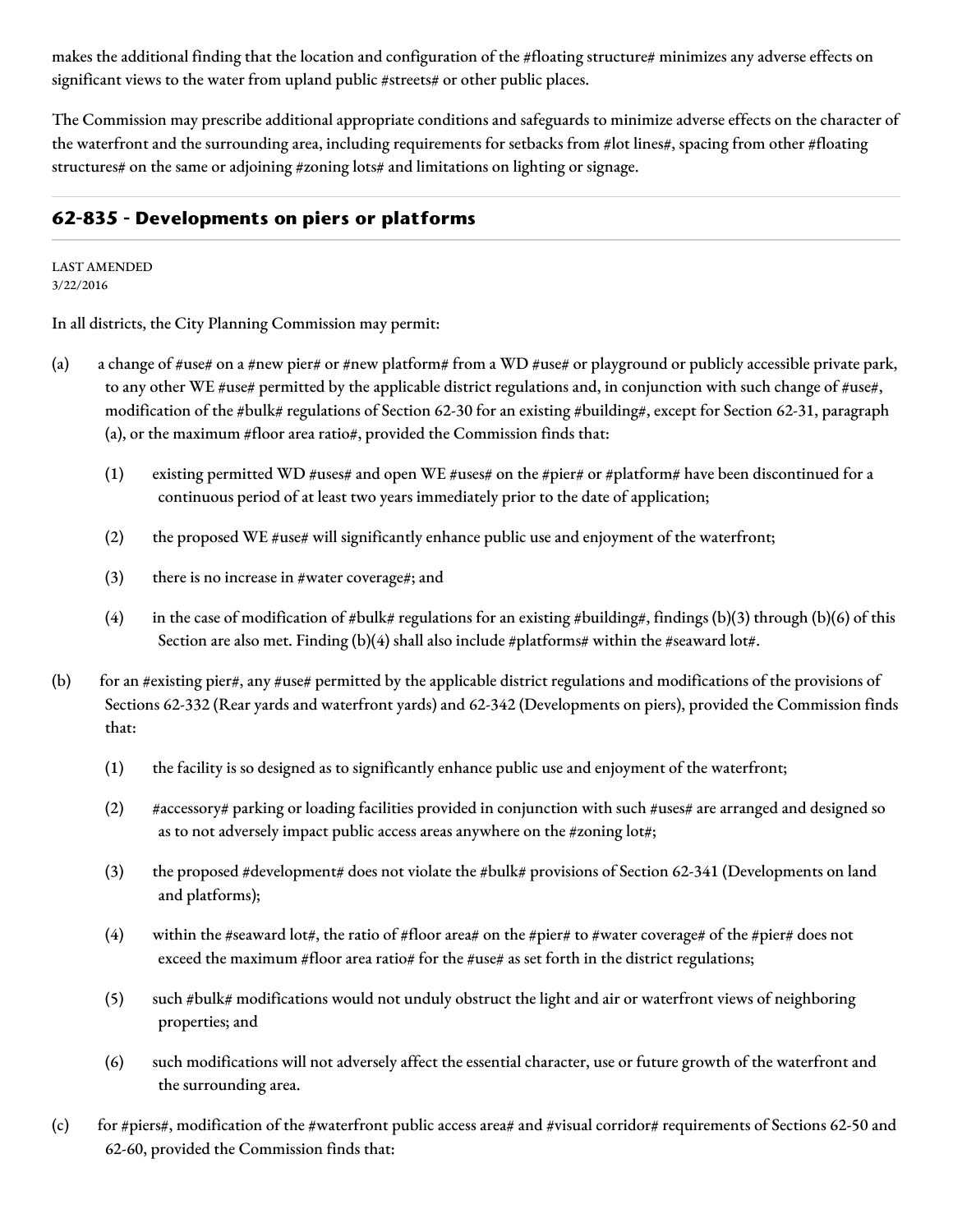- (1) the proposed #development# would result in better achievement of the goals set forth in Section 62-00 than would otherwise be possible by strict adherence to the regulations of Sections 62-50 and 62-60, inclusive; and
- (2) an alternative #waterfront public access area# and #visual corridors# on the #zoning lot#, or off-site on a public property adjacent to the #zoning lot#, are provided that are substantially equal in area to that required and, by virtue of their location and design, provide equivalent public use and enjoyment of the waterfront and views to the water from upland #streets# and other public areas.

In the event that the Commission determines there is no feasible way to provide substantially equal alternative public access areas, either on the #zoning lot# or off-site on an adjoining public property or to provide substantially equal alternative #visual corridors#, the Commission may authorize a reduction or waiver of the requirements.

The Commission may prescribe additional appropriate conditions and safeguards to minimize adverse effects on the character of the waterfront and the surrounding area, including requirements for setbacks from #lot lines#, spacing from other #buildings# on the same or adjoining #zoning lots#, limitations on lighting and signage and limitations on size of individual establishments.

## **62-836 - Public parking facilities on waterfront blocks**

LAST AMENDED 3/22/2016

In C1, C2, C4, C5, C6 and C7 Districts, the City Planning Commission may permit #public parking garages# or #public parking lots# on #waterfront blocks# in accordance with applicable district regulations and Sections 74-51 and 74-52, provided the parking facility is an interim #use# limited to a term of not more than five years, or the Commission finds that:

- (a) the facility is needed to serve primarily waterfront #developments# containing WD or WE #uses#; and
- (b) there is no practical possibility of locating such facility on a non-#waterfront block# because appropriate sites on such #blocks# are occupied by substantial improvements.

The Commission may prescribe additional appropriate conditions and safeguards to minimize adverse effects on the character of the waterfront and surrounding area.

# **62-837 - Bulk and parking modifications on waterfront blocks**

LAST AMENDED 3/22/2016

(a) #Bulk# modifications on waterfront blocks

In all districts, the City Planning Commission may permit modification of any applicable #yard#, #lot coverage#, height and setback, and distance between #buildings# regulations, for a #development# on a #zoning lot# within a #waterfront block#, excluding any portion on a #pier# or #new platform#, provided the Commission finds that such modifications will not adversely affect access to light and air on surrounding #waterfront public access areas#, #streets# and properties; and

- (1) will result in a better site plan and a better relationship between the #zoning lot# and the adjacent #streets#, surrounding neighborhood, adjacent open areas and #shoreline# than would be possible through strict adherence to the regulations; or
- (2) are necessary to protect unique natural features such as rock outcroppings, significant grade changes or wetlands,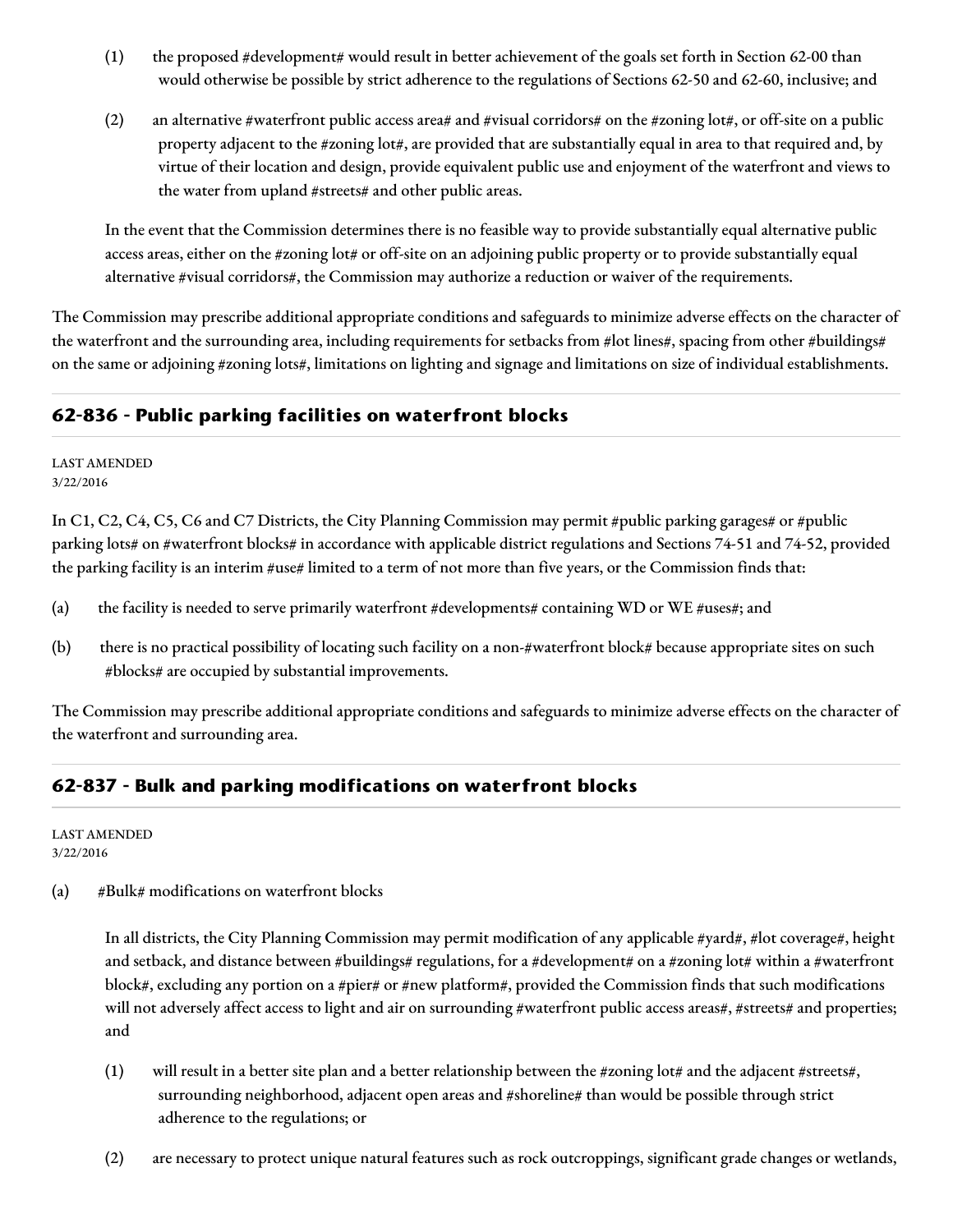or to accommodate existing #buildings or other structures#.

(b) Reduction or waiver of parking requirements for accessory group parking facilities

For #developments# on #zoning lots# in the #Transit Zone#, the City Planning Commission may, in conjunction with an application for a #bulk# modification pursuant to paragraph (a) of this Section, reduce or waive the number of required #accessory# #residential# off-street parking spaces, including any spaces previously required for an existing #building# on the #zoning lot#, provided that the Commission finds that:

- (1) where the applicant is seeking a reduction of parking spaces required by Section 25-23 (Requirements Where Group Parking Facilities Are Provided), such reduction will facilitate the #development#, #enlargement# or preservation of #income-restricted housing units#. Such finding shall be made upon consultation with the Department of Housing Preservation and Development;
- (2) the anticipated rates of automobile ownership for residents of such #development# are minimal and that such reduction or waiver is warranted;
- (3) such reduction of parking spaces will not have undue adverse impacts on the residents, businesses or #community facilities# in the surrounding area; and
- (4) such reduction of parking spaces will result in a better site plan.

In determining the amount of parking spaces to reduce or waive, the Commission may take into account current automobile ownership patterns for an existing #building# containing #residences# on the #zoning lot#, as applicable.

# **62-838 - Docks for gambling vessels**

LAST AMENDED 3/22/2016

In all #Commercial Districts#, except C1 Districts, and in all #Manufacturing Districts#, the City Planning Commission may permit docks for #gambling vessels#, provided that, in #Commercial Districts#, the maximum aggregate dock capacity per #zoning lot# shall be determined by the zoning district, as indicated in the applicable provisions of Sections 32-18 (Use Group 9) and 32-23 (Use Group 14).

As a condition for permitting such #use#, the Commission shall find that:

- (a) the #streets# providing access to such docking facility will be adequate to ensure that the traffic generated will not unduly impede surface traffic and pedestrian flow in the surrounding area;
- (b) any noise and activity related to the docking facility, including vessel operations, will not have a detrimental impact on the waterfront and surrounding area; and
- (c) such #use# will not be incompatible with the essential character, #use# or future growth of the waterfront and surrounding area.

Docks for #gambling vessels# shall comply with all provisions of the Resolution, including the provisions of Article VI, Chapter 2 (Special Regulations Applying in the Waterfront Area), applicable to the type of vessel on which the shipboard gambling business is operated.

The Commission may prescribe additional conditions and safeguards to minimize any adverse effects on the waterfront and surrounding area.